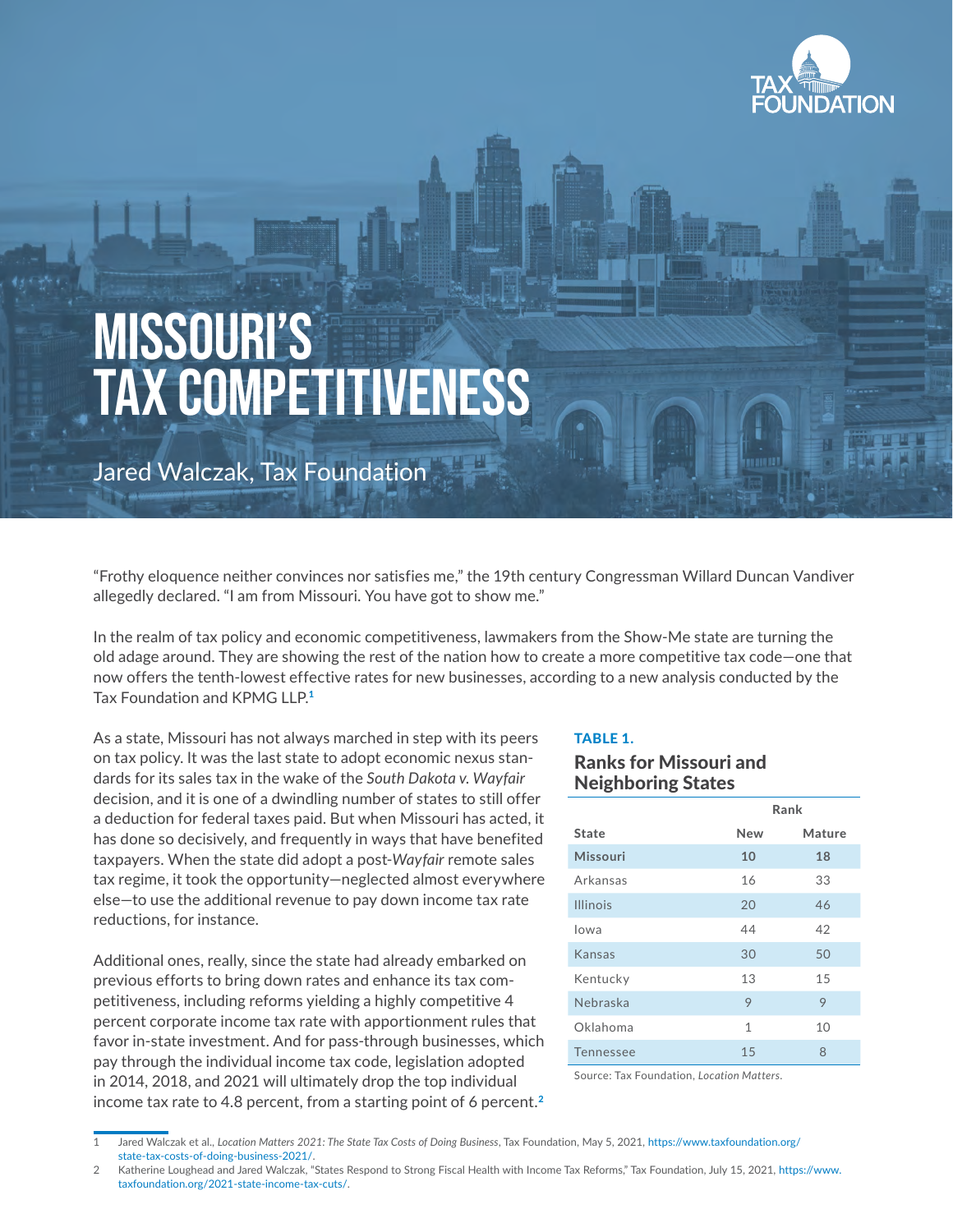# *Location Matters* Rankings: New Firms

*Ranks of Effective Tax Rates on New Firms*



All this is good news for businesses and individuals in Missouri. While work remains to be done, the progress is evident, as the Tax Foundation's *Location Matters* study shows.

*Location Matters* compares corporate tax costs in all 50 states across eight model firms: a corporate headquarters, a research and development facility, a technology center, a data center, a shared services center, a distribution center, a capital-intensive manufacturer, and a labor-intensive manufacturer. Each firm is modeled twice, first as a new operation eligible for tax incentives and then as a mature operation not eligible for such incentives.

Missouri offers particularly attractive tax rates to data centers, shared services centers, and labor-intensive manufacturers, as well as newly established technology centers, due to certain aspects of the state's tax structure. While most other firms experience more middle-of-the-pack burdens, Missouri is notable for avoiding disproportionately high taxes on any of the industries we studied. No mature firm is ranked worse than 34th, and no new operation worse than 27th. Consequently, the state ranks 10th overall for new operations and 18th for mature firms.

Two neighboring states—Nebraska and Oklahoma—provide more competitive overall tax rates to newly established firms, while four of Missouri's eight border states—Kentucky, Nebraska, Oklahoma, and Tennessee—outperform Missouri in rates on mature firms.

Missouri sources services where the benefits are received, which is to the advantage of firms like shared services centers, and the state exempts manufacturing machinery from the sales tax, which lowers tax costs for both capital- and labor-intensive manufacturing companies. For many firms, particularly those with sales largely out of state, income tax burdens are negligible. Property taxes can be substantial for some firms, however, and the state sales tax rate is above-average, which offsets some of the benefit provided by modest income taxes. However, local jurisdictions have the ability to abate property taxes for certain competitive investments. And in many cases, both state and local entities can also exempt sales taxes through various incentive programs.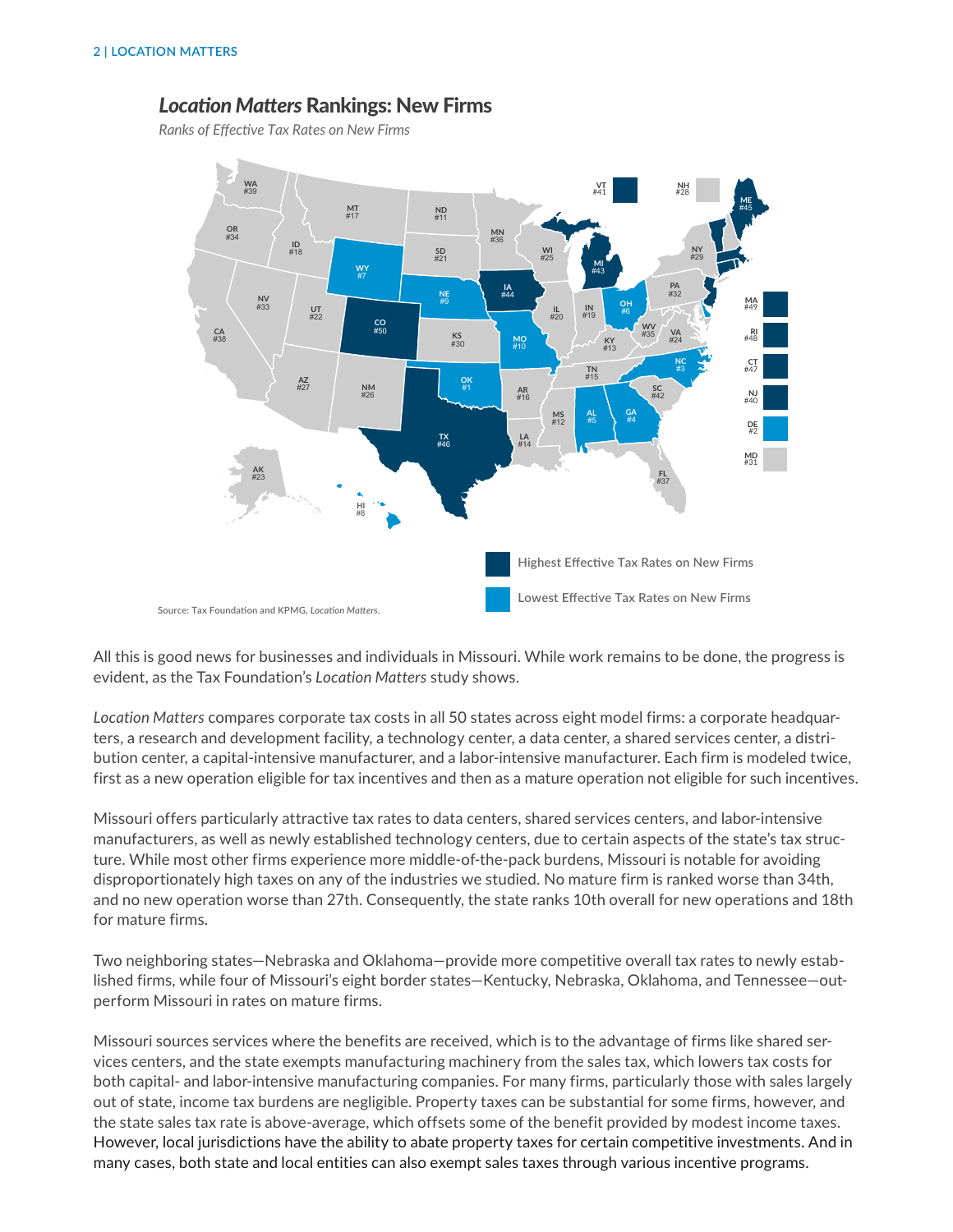#### TABLE 2.

## Component Rates and Ranks for Model Firms in Missouri

|                                       | Income &<br><b>Business Taxes</b> | Property<br><b>Taxes</b> | <b>Sales</b><br><b>Taxes</b> | <b>UI Taxes</b> | <b>Total Effective</b><br><b>Tax Rate</b> | Rank           |
|---------------------------------------|-----------------------------------|--------------------------|------------------------------|-----------------|-------------------------------------------|----------------|
| <b>Corporate Headquarters</b>         |                                   |                          |                              |                 |                                           |                |
| Mature                                | 3.60%                             | 10.80%                   | 3.20%                        | 0.50%           | 18.10%                                    | 34             |
| <b>New</b>                            | $-2.20%$                          | 12.40%                   | 4.50%                        | 0.50%           | 15.20%                                    | 22             |
| <b>Research &amp; Development</b>     |                                   |                          |                              |                 |                                           |                |
| Mature                                | 0.10%                             | 11.90%                   | 0.90%                        | 0.40%           | 13.30%                                    | 31             |
| <b>New</b>                            | $-4.00%$                          | 16.70%                   | 1.40%                        | 0.50%           | 14.70%                                    | 27             |
| <b>Technology Center</b>              |                                   |                          |                              |                 |                                           |                |
| Mature                                | 0.90%                             | 10.20%                   | 1.30%                        | 0.40%           | 12.90%                                    | 31             |
| <b>New</b>                            | $-8.50%$                          | 16.10%                   | 5.10%                        | 0.60%           | 13.20%                                    | 14             |
| Data Center                           |                                   |                          |                              |                 |                                           |                |
| Mature                                | 0.10%                             | 3.70%                    | 0.40%                        | 0.00%           | 4.20%                                     | $\overline{7}$ |
| <b>New</b>                            | $-0.20%$                          | 8.30%                    | 1.10%                        | 0.00%           | 9.30%                                     | 14             |
| <b>Shared Services Center</b>         |                                   |                          |                              |                 |                                           |                |
| Mature                                | 0.10%                             | 16.00%                   | 2.50%                        | 2.50%           | 21.10%                                    | 19             |
| <b>New</b>                            | $-7.70%$                          | 20.80%                   | 5.00%                        | 3.10%           | 21.30%                                    | 15             |
| <b>Distribution Center</b>            |                                   |                          |                              |                 |                                           |                |
| Mature                                | 0.00%                             | 29.40%                   | 3.50%                        | 0.60%           | 33.50%                                    | 24             |
| <b>New</b>                            | $-1.90%$                          | 19.00%                   | 6.50%                        | 0.70%           | 24.40%                                    | 13             |
| <b>Capital-Intensive Manufacturer</b> |                                   |                          |                              |                 |                                           |                |
| Mature                                | 0.10%                             | 8.80%                    | 2.30%                        | 0.20%           | 11.40%                                    | 22             |
| <b>New</b>                            | $-1.40%$                          | 10.60%                   | 2.80%                        | 0.20%           | 12.30%                                    | 27             |
| Labor-Intensive Manufacturer          |                                   |                          |                              |                 |                                           |                |
| Mature                                | 0.10%                             | 4.10%                    | 3.50%                        | 0.50%           | 8.10%                                     | 11             |
| <b>New</b>                            | $-5.10%$                          | 5.00%                    | 4.50%                        | 0.60%           | 5.00%                                     | 4              |

Source: Tax Foundation and KPMG, *Location Matters*.

Notably, Missouri has split roll property taxation, meaning that commercial property faces higher effective rates though, like most states, Missouri exempts inventory. While uncommon, inventory taxation is practiced by three of Missouri's neighbors (Arkansas, Kentucky, and Oklahoma).

Whereas in some states, business owners have reason to fear that tax burdens will increase, Missouri has demonstrated a commitment to tax reform in recent years, with additional tax relief continuing to phase in. Most businesses—as well as individuals—can expect an increasingly competitive tax environment in the coming years.

In 2014, lawmakers implemented cautious revenue triggers which, if met, would phase down the top individual income tax rate, in 0.1 percentage point increments, from 6 to 5.5 percent. In 2018, after the first phasedown to 5.9 percent, lawmakers accelerated the process using revenue from base broadening due to the federal Tax Cuts and Jobs Act, the definitions from which flowed through to state taxes. At the time, lawmakers implemented the 5.5 percent rate but left the remaining triggers in place, holding out the prospect of bringing the rate as low as 5.1 percent. While many other states were content to keep revenue windfalls from federal tax reform, Missouri lawmakers returned it to taxpayers.<sup>3</sup>

<sup>3</sup> Jared Walczak, "Missouri Governor Set to Sign Income Tax Cuts," Tax Foundation, July 11, 2018, [https://www.taxfoundation.org/](https://www.taxfoundation.org/missouri-governor-set-sign-income-tax-cuts/) [missouri-governor-set-sign-income-tax-cuts/.](https://www.taxfoundation.org/missouri-governor-set-sign-income-tax-cuts/)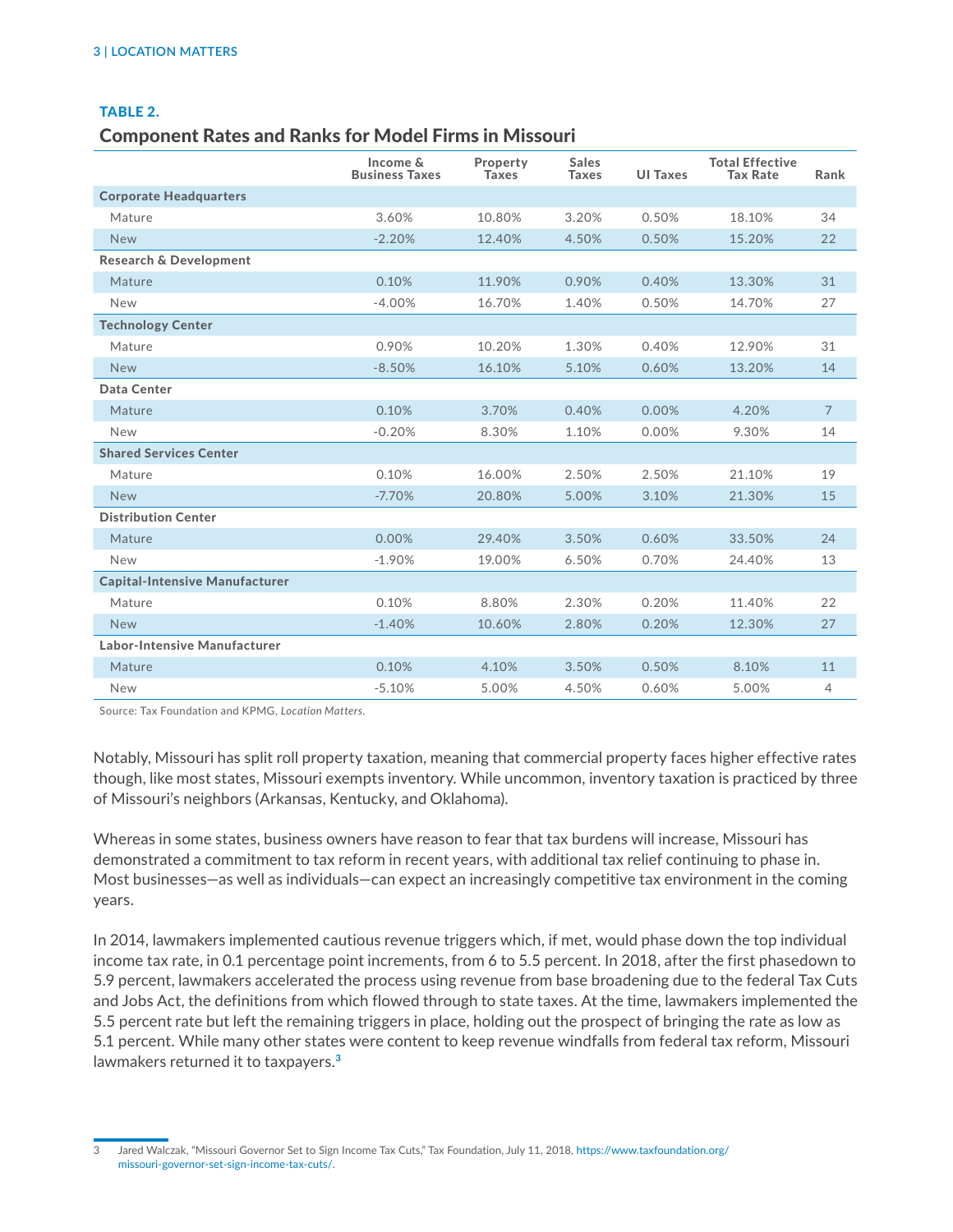

Gray bars indicate that tax type breakdowns are unavailable due to negative effective tax rates for one or more tax types.

In 2021, with revenues continuing to tick upward despite the global pandemic, and with additional revenue anticipated from the state's expansion of sales tax nexus to remote sellers, lawmakers further revised their targets, extending and revising revenue triggers to ultimately drop the individual income tax rate to 4.8 percent. Time and again, Missouri policymakers have acted to return at least a portion of anticipated revenue growth to the taxpayers—particularly where the individual income tax is concerned, which is of considerable interest to the 96 percent of Missouri businesses which are structured as S corporations, partnerships, limited liability corporations, or sole proprietorships, and thus file through the individual income tax code.<sup>4</sup>

Traditional C corporations have not, however, been neglected. In 2018, the legislature cut the corporate income tax rate from a middle-of-the-pack 6.25 percent to a highly competitive 4 percent, which is currently tied for second lowest in the nation, with Oklahoma. (North Carolina, at 2.5 percent, has the lowest-rate corporate income tax of states imposing one.) The rate reduction was paid for with structural reforms, namely repealing an anachronistic policy of federal deductibility while requiring the use of a uniform apportionment factor.

Under federal deductibility—now repealed for corporate taxpayers and curtailed, but not eliminated, for individual filers—taxpayers could deduct their federal tax liability from state taxable income. This was a way of reducing state tax liability, but one far inferior to a lower rate, because it tied Missouri's tax code to federal policy in unexpected and often undesirable ways. When federal taxes went down, Missouri taxes went up. When the federal government provided preferential treatment of something, Missouri penalized it. So when, for instance, the federal government improves its treatment of capital investment, or provides a credit for research and development expenditures, a policy of federal deductibility yields the inverse treatment at the state level, increasing taxes on those activities.

Replacing federal deductibility with lower rates has improved Missouri's corporate tax structure, and the same could be true for individual taxpayers if it were fully repealed within the individual income tax as well. While the individual income tax does not affect the traditional C corporations analyzed in *Location Matters*, it matters to many Missouri employers.

Missouri's improved tax climate is reflected not only in *Location Matters* but in other studies as well, including the Tax Foundation's *State Business Tax Climate Index* and CNBC's "America's Top States for Business" rankings. Since Missouri's tax reforms began to phase in, the state has improved from 18th to 10th on the "Economy" subcom-

<sup>4</sup> Internal Revenue Service, "IRS Data Book, 2020," <https://www.irs.gov/statistics/soi-tax-stats-irs-data-book-index-of-tables>; and Tax Foundation calculations.